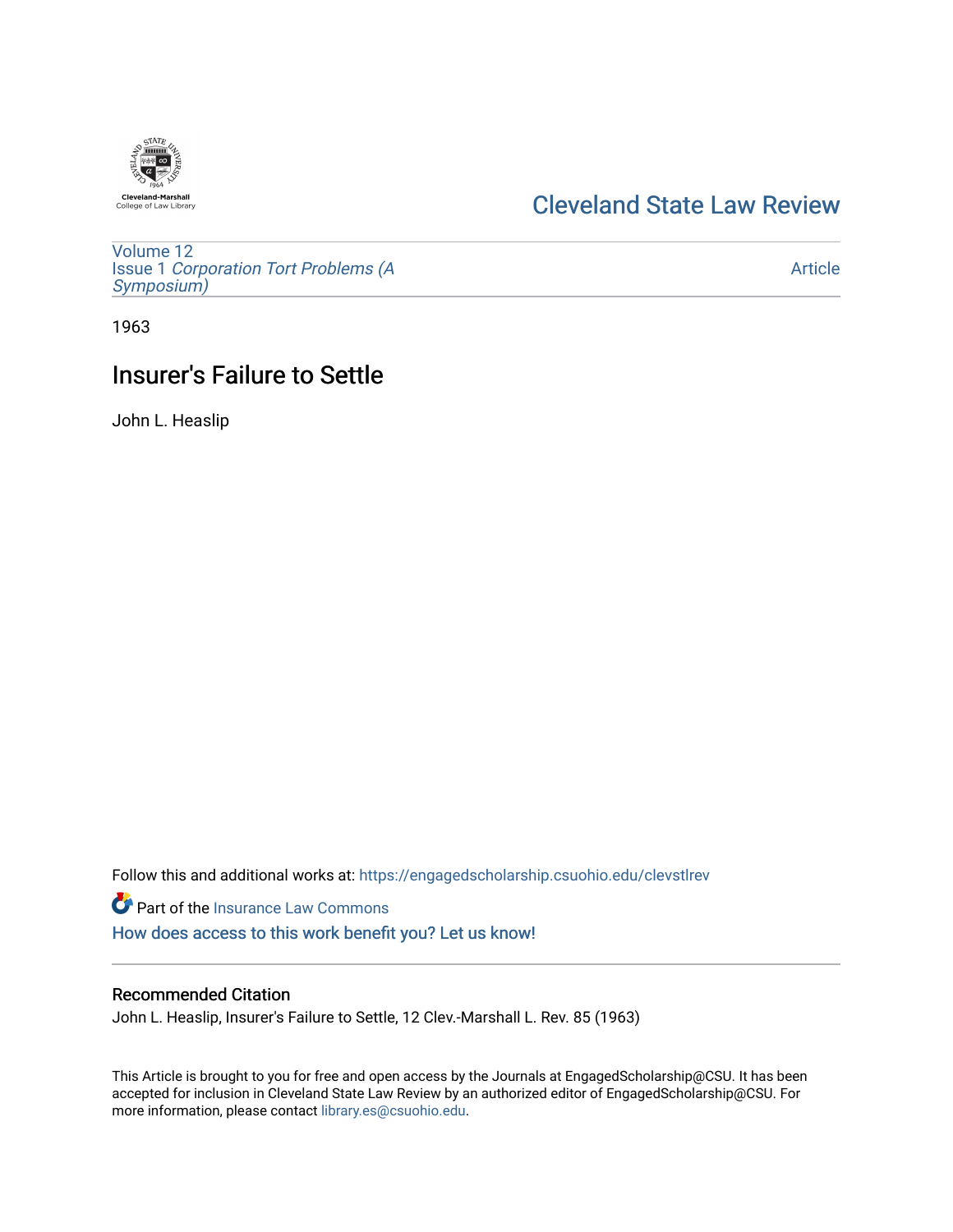## *Insurer's Failure* to *Settle*

### *John L. Heaslip* **\***

W<sup>HEN</sup> ONE PURCHASES a liability insurance policy he is contracting with the insurer for the insurer to stand in his place and to pay all liability claims brought against the insured for which the insured is legally liable. In essence, the risk of financial loss is transferred from the shoulders of the insured to those of the insurer, to the extent of the policy limits. The rights and duties of the parties created by a typical automobile liability policy are clearly stated in the policy. The insurer usually incurs the duty:

**.** . . To pay on behalf of the insured all sums which the insured shall become legally obligated to pay as damages because of bodily injury and/or property damage.

**.** . . To defend any suit alleging such bodily injury or property damage and seeking damages . **. .,** even if any of the allegations of the suit are groundless, false or fraudulent.

But the insurer reserves the right:

**.. .**To make such investigation and settlement of any claim or suit as *it deems expedient.*

The insured agrees:

• . . To cooperate with the company and, upon the company's request, attend hearings and trials and assist in making settlements, securing and giving evidence, obtaining the attendance of witnesses and in the conduct of any legal proceedings.

... The insured shall not, except at his own cost, voluntarily make any payment, assume any obligation or incur any expense other than for such immediate medical and surgical relief to others as shall be imperative at the time of accident.<sup>1</sup>

These typical agreements preclude the insured from handling any claims or suits brought against him, and place the insurer in complete control and direction of the defense or compromise of suits or claims. But there seems to be universal agreement in all the courts that the insurer may not execute its

**<sup>\*</sup>** Pre-law education at Rockford College and Fenn College; Third-year student at Cleveland-Marshall Law School; Claim Adjuster for American States Insurance Company.

**<sup>1</sup>** American States Automobile Excel Ins. Policy, form 9-ax (Nov. 1959); 30 Ohio Jur. 2d **585** at Sec. 646.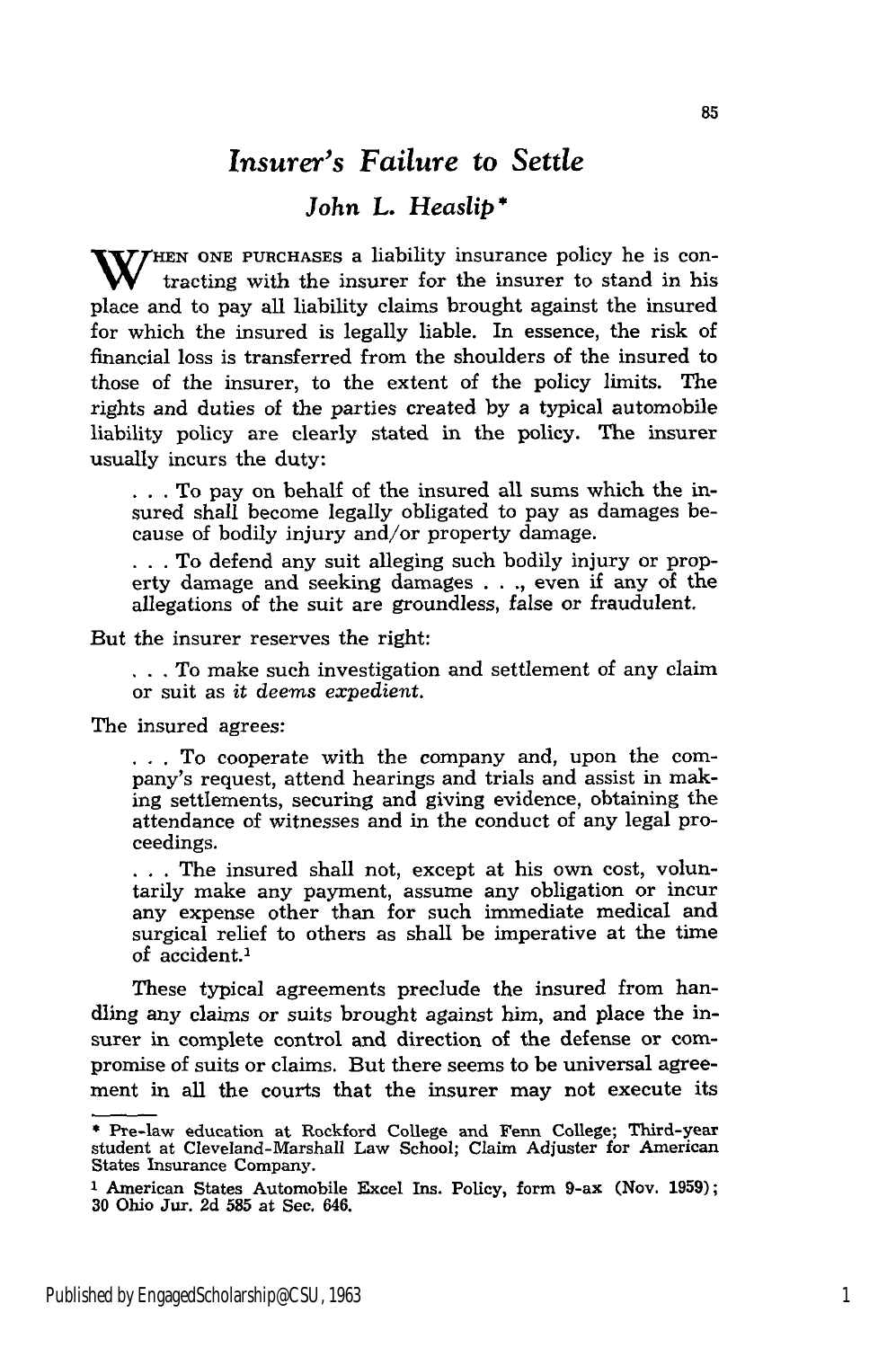duties solely as "it deems expedient" for its own welfare. Rather, the courts recognize a duty on the part of the insurer, in considering settlement offers, to act in such a manner that will display adequate consideration for the interests of the insured.2

Assume that an insurer issues a liability insurance policy with limits of \$5,000 for each person injured, and that the claimant alleges that through the insured's negligence he incurred injuries and claims damages in a suit against the insured in the amount of \$25,000. Prior to trial the claimant offers to settle the case for \$4,500, but the insurer declines to settle. Judgment is awarded in the claimant-versus-insured suit for \$15,000, and the insured institutes suit against the insurer for the excess judgment of \$10,000, claiming that the insurer should be liable for failure to settle.

In deciding cases of this nature the courts must take into consideration several issues of law:

- 1. Is the insurer under any duty to the insured to accept the compromise offer, and if it is, what is the nature and the extent of that duty?
- 2. Must the insured pay the excess judgment in order to claim any damages?
- 3. Who, if anyone, besides the insured, can maintain such an action against the insurer?

#### Insurer's Duty to Settle

In the earlier cases the courts, in considering this issue, took the position that the policy was clear and unambiguous; that just because the insurer reserved the privilege of settling, this did not place a corresponding duty on him to settle.<sup>3</sup> But surely, in our day, such an attitude cannot be allowed to prevail. It is true that the policy definitely gives to the insurer the power to settle as it deems expedient. Yet it would seem that this is so provided chiefly because the insurer is in a better position to evaluate the worth of a claim than is the insured. But by what rational process can it be held to be justifiable for an insurer to have the absolute *right* to deliberately *abuse* this power given

86

 $\overline{2}$  30 Ohio Jur. 2d 593 at Sec. 649 (The rights and duties to settle); 29a Am. Jur. 556 at Sec. 1444 (Duty to exercise good faith or due care); 40 A. L. R. 2d 170 at Sec. 2. See, Keeton, Liability Insurance and Responsibility for Settlement, 67 Harv. L. R. 1136 (1954).

**<sup>3</sup>** 40 A. L. R. 2d 174 at Sec. 3 (Absolute Discretion).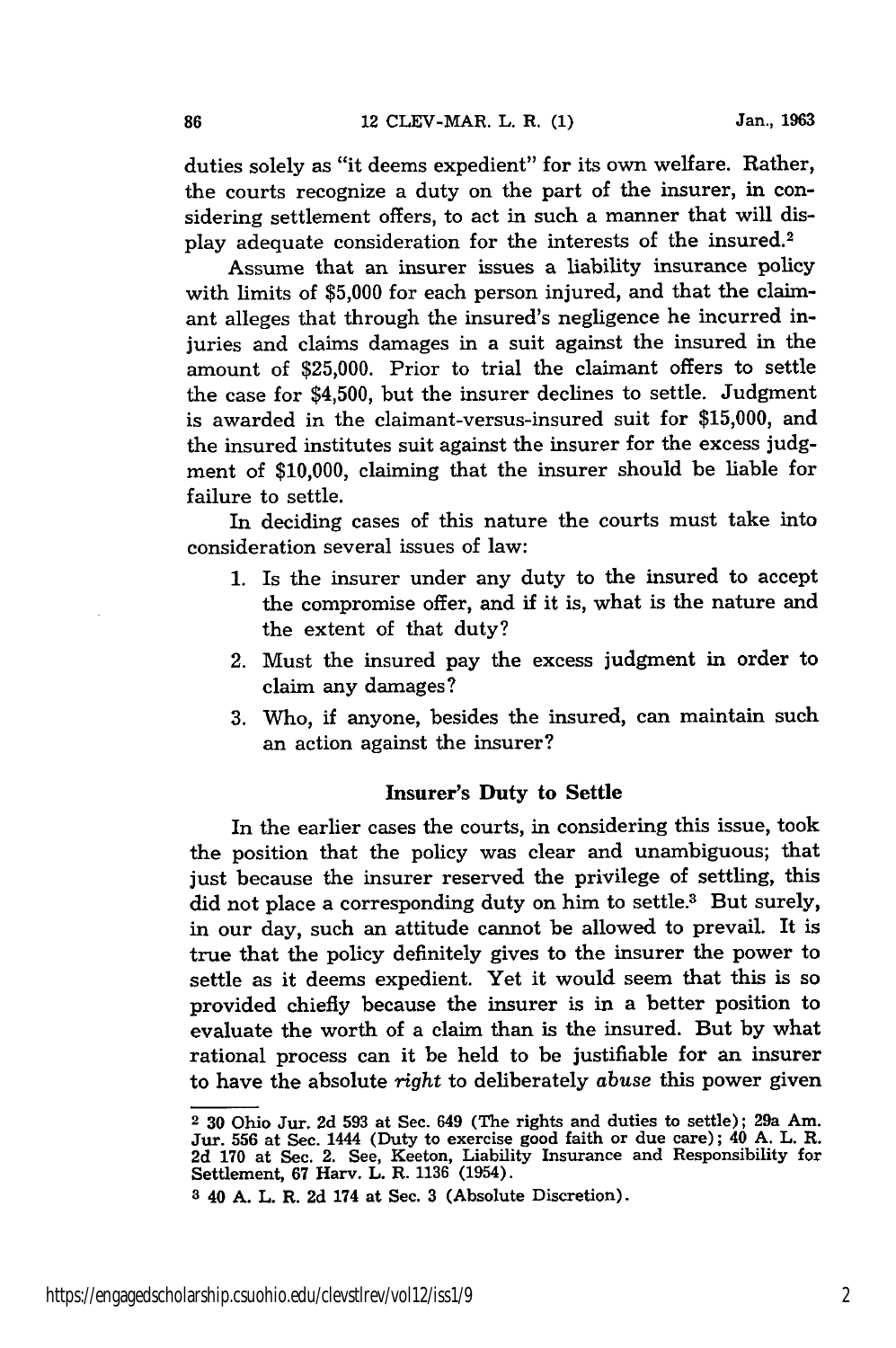**by** the insured? As the insurer has the power, through the control of settlement, to adversely affect the insured's interests, it must necessarily bear a legal responsibility for the proper exercise of that power.4 As early as **1932,** in the landmark case of *American Mutual Liability Insurance Co. v. Cooper, <sup>5</sup>*Judge Bryan of the Fifth Circuit Court of Appeals made it clear that the "absolute discretion" theory was no longer acceptable:

**• . .** It is well settled in cases of limited liability insurance that the insurer may so conduct itself as to be liable for the entire judgment recovered against the insured, although that judgment exceeds the amount of the liability named in the policy. But the courts that have considered the question are not in agreement as to the nature and kind of proof which it is incumbent upon the insured to make in an action against the insurer for the excess which the insured has been compelled to pay over the amount named in the policy. Some of the cases hold that the insured is entitled to recover upon proof that the insurer in refusing to settle a claim for damages covered **by** the policy was guilty of negligence. Other decisions impose a heavier burden upon the insured, and deny recovery unless he can show that the insurer in refusing to make a settlement acted in bad faith.

As of **1955** almost all of the courts passing on the issue held to the "good faith" doctrine.<sup>6</sup> In checking the more recent cases that doctrine was found still to be the majority view,<sup>7</sup> with a

**5 61** F. **2d** 446, 447 (5th Cir., Ala. **1932).**

**6** 40 **A.** L. R. **2d 178** (Cases are cited **by** states following the good faith doctrine and those following the negligence theory).

**7** Hart v. Republic Mutual Ins. Co., **152** Ohio St. **185, 87 N. E. 2d** 347 (1949); Ross v. Stricker, **85** Ohio **App. 56, 88 N. E. 2d 80** (1949); **J.** Spang Baking Co. v. Trinity Universal Ins. Co., 45 Ohio L. Abs. **577, 68 N. E. 2d** 122 (1946); Cleveland Wire Spring Co. v. General Acc. Fire and Life Ass. Corp., Ltd., **6** Ohio **App.** 345 **(1917);** Southern Farm Bureau Cas. Ins. Co. v. Parker, 341 **S.** W. **2d 36** (Ark. **1960);** *Supra,* n. 4; Davey v. Public Natl. Ins. Co., **5** Cal. Rpt. **488, 188** Cal. **App. 2d 387 (1960);** Maroney v. Allstate Ins. Co., 12 Wis. **2d 197, 107 N.** W. **2d 261 (1961);** Radio Taxi Service Inc. v. Lincoln Mutual Ins. Co., **31 N. J. 299, 157 A. 2d 319 (1959);** Bentley v. Farmers Ins. Exchange, **289** F. **2d 59 (C. A.** Mich. **1961);** Bell v. Commercial Ins. Co. of Newark, N. J., 280 F. 2d 514 (C. A. 3rd Cir. Pa. 1960); American Fidelity<br>and Cas. Co. v. Nicholis, 173 F. 2d 830 (C. A. 10th Cir. Okla. 1949); McGarry<br>v. Rhode Island Mutual Ins. Co., 158 A. 2d 156 (R. I. 1960); Peerless Co. v. Cole, 121 Vt., **258, 155 A. 2d 866 (1960);** Tennessee Farmers Mutual **Ins.** Co. v. Wood, **277** F. **2d** 21 **(C. A.** 6th Cir. Tenn. **1960);** American Fi-delity and Cas. Co. v. Greyhound Corp., **258** F. **2d 709 (C. A.** 5th Cir. Fla. **1958);** Henke v. Iowa Home Mutual Cas. Co., **250** Ia. **1123, 97 N.** W. **2d 168 (1959);** Boerger v. American Ins. Co. of Minn., **257** Minn. **72, 100 N.** W. **2d**

(Continued on next page)

**<sup>4</sup>** Harris v. Standard Accident and Ins. Co., **191** F. Supp. **538,** 540 **(D. C. S. D. N.** Y. **1961).**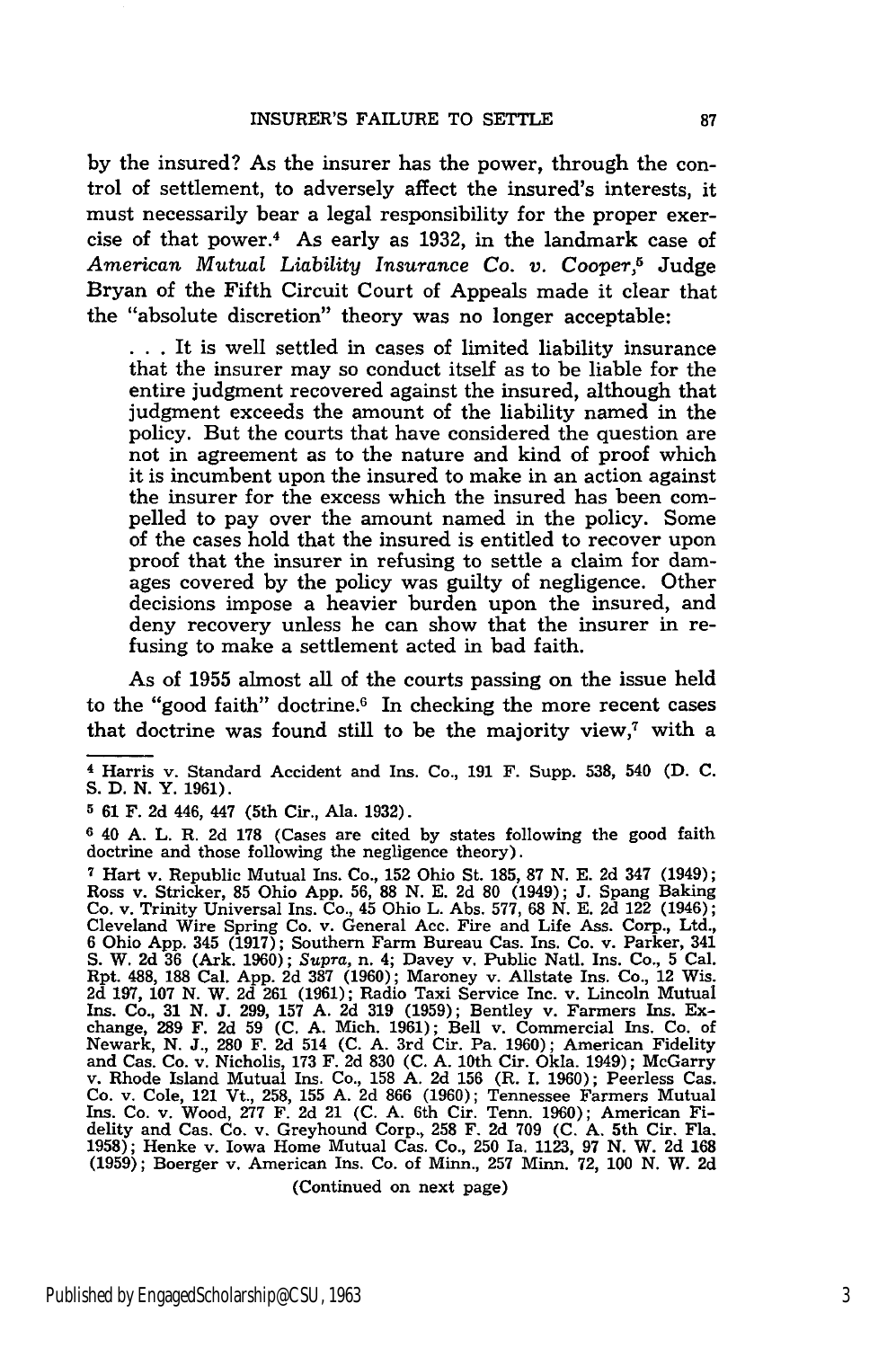small minority holding to the "strict negligence" theory.8 There is a substantial minority of cases which seem to say that either theory is applicable.<sup>9</sup>

#### Good Faith Doctrine

Those states that follow the good faith theory take the position that, as the carrier has the power to accept or reject the settlement offer, to the possible detriment of both, it stands in a fiduciary relationship to the insured, with the resulting duties that grow out of such a relationship.<sup>10</sup> It is not enough to show that the insurer acted negligently in deciding to litigate rather than to settle the case, but rather, that it is guilty of bad faith, which is a species of fraud, that must be proved by clear, satisfactory, and convincing evidence.<sup>11</sup> Good faith implies honesty, fair dealing and full revelation, while bad faith implies dishonesty, fraud, and concealment.<sup>12</sup> It is the insurer's duty to consider, in good faith, the insured's interest as well as its own when making the decision as to settlement. A recent case pointed out that:

**. . .** The insurer must accord the interest of its insured the same faithful consideration it gives its own interest in handling the defense of an action: since the interest of one or the other may be imperiled at the instant of decision, the fairest method of balancing the interests is for the insurer to treat the claim as if it alone were liable for the entire amount.13

#### (Continued from preceding page)

**9** Lee v. Nationwide Mutual Ins. Co., 184 F. Supp. 634 **(D.** C. 4th Cir. Md. 1961); Southeastern Fire Ins. Co. v. Hilton, 192 F. Supp. 441 (D. C. S. D. Ala. 1961); Moore v. Columbia, 174 F. Supp. 566 (D. C. Ill. 1960); Alabama Farm Bureau Mutual Cas. Ins. Co. Inc. v. Dalrymple, 270 Ala. 119, 116 So. 2d 924 (1959); Southern Farm Bureau Cas. Ins. Co. v. Parker, 341 **S.** W. 2d 36 (Ark. 1960); Canal Ins. Co. of Greenville v. Sturgis, 114 So. 2d 469 (Fla. 1960).

**<sup>10</sup>**American Fidelity and Casualty Co. v. Nicholis, 173 F. 2d **830** (10th Cir. Okla. 1949).

**<sup>11</sup>**Maroney v. Allstate Ins. Co., 12 Wis. 2d 197, 107 N. W. 2d 261 (1961).

12 Davey v. Public National Ins. Co., **188** Cal. App. 2d 514, 515 (3rd Cir. Pa. 1960).

**<sup>13</sup>**Bell v. Commercial Ins. Co. of Newark, **N.** J., **280** F. **2d** 514 (D. **C. S. D. N.** Y. **1961).**

<sup>133 (1959);</sup> Fidelity Cas. Co. of N. Y. v. Rabb, 267 F. 2d 473 (C. A. 5th Cir. Tex. 1959); Prickett v. Hawkeye Security Ins. Co., 282 F. 2d 294 (C. A. 10th Cir. Kan. 1960); Perry v. U. S. Fid. & Guar. Co., 359 **S.** W. 2d 1 (Tenn. App. 1962).

**<sup>8</sup>**Chancery v. New Amsterdam Cas. Co., 336 S. W. 2d 763 (Tex. Civ. App. 1960); General Accident Fire and Life Assurance Co., **188** F. Supp. 23 (D. C. E. D. Wis. 1959).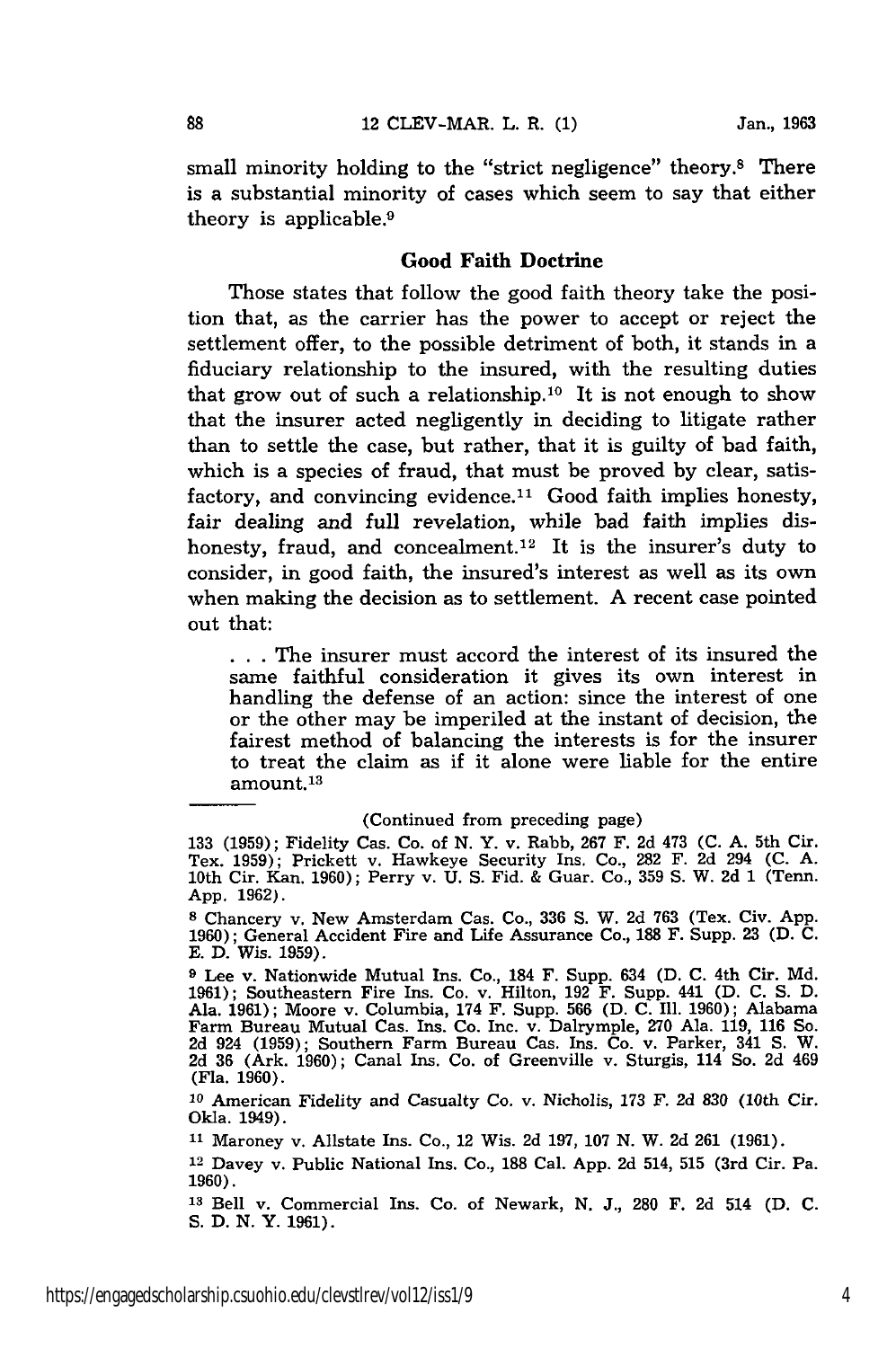A failure to comply with that obligation is generally proved **by** evidence largely circumstantial in nature. It is most readily inferable when the severity of the claimant's injuries is such that any verdict against the insured is likely to be greatly in excess of the policy limits, and further when the facts in the case indicate that a defendant's verdict on the issue of liability is doubtful. When these two factors coincide, and the insurer still refuses to settle, the inference of bad faith is strong.<sup>14</sup> In other words, the insurer should determine not to settle a claim within policy limits only on the basis of a bona fide belief that there is a real likelihood of prevailing in the action. 15 To hold the contrary would be to sanction a gamble, and it is bad faith to gamble with the insured's money.<sup>16</sup> Thus it would appear that under the good faith doctrine the question to be answered is whether or not the insurer acted with its own interests too much in mind, with the result of subordinating the insured's interests to its own. <sup>17</sup>

#### Negligence Theory

Repeatedly, in reading decisions of courts following the *good faith* doctrine, one will hear them say that a liability insurance company which reserves the right to settle as it deems expedient, any claim against its insured, is not liable to the insured for mere negligence in settling or refusing to settle a claim. Thus it appears that under the *negligence* theory the insurer is placed under a stricter duty of care for the interests of the insured than is the case under the good faith doctrine. The test applied under the negligence theory is that of reasonable care.<sup>18</sup> The ultimate responsibility of an insurer to its insured, in regard to settlement of a claim, is to exercise such care and diligence as an ordinarily prudent person would exercise in the management of his own business. 19 This, of course, does not mean that merely because

<sup>14</sup> Harris, supra, n. 4.

**<sup>15</sup>**Id., at 544.

**<sup>16</sup>**Tennessee Farmers Mutual Ins. Co. v. Wood, **277** F. 2d 21 (6th Cir. Tenn. **1960).**

**<sup>17</sup>**Hart v. Republic Mutual Ins. Co., **152** Ohio St. **185, 87 N. E. 2d** 347 (1949).

**<sup>18</sup>**Augustin v. General Accident Fire and Life Assurance Co., **188** F. Supp. **23 (D. C. E. D.** Wis. **1959),** affd. **283** F. **2d 82** (7th Cir. Wis. **1960).**

**<sup>19</sup>**Chancery v. New Amsterdam Casualty Co., **336 S.** W. **2d 763** (Tex. Civ. **App. 1960).**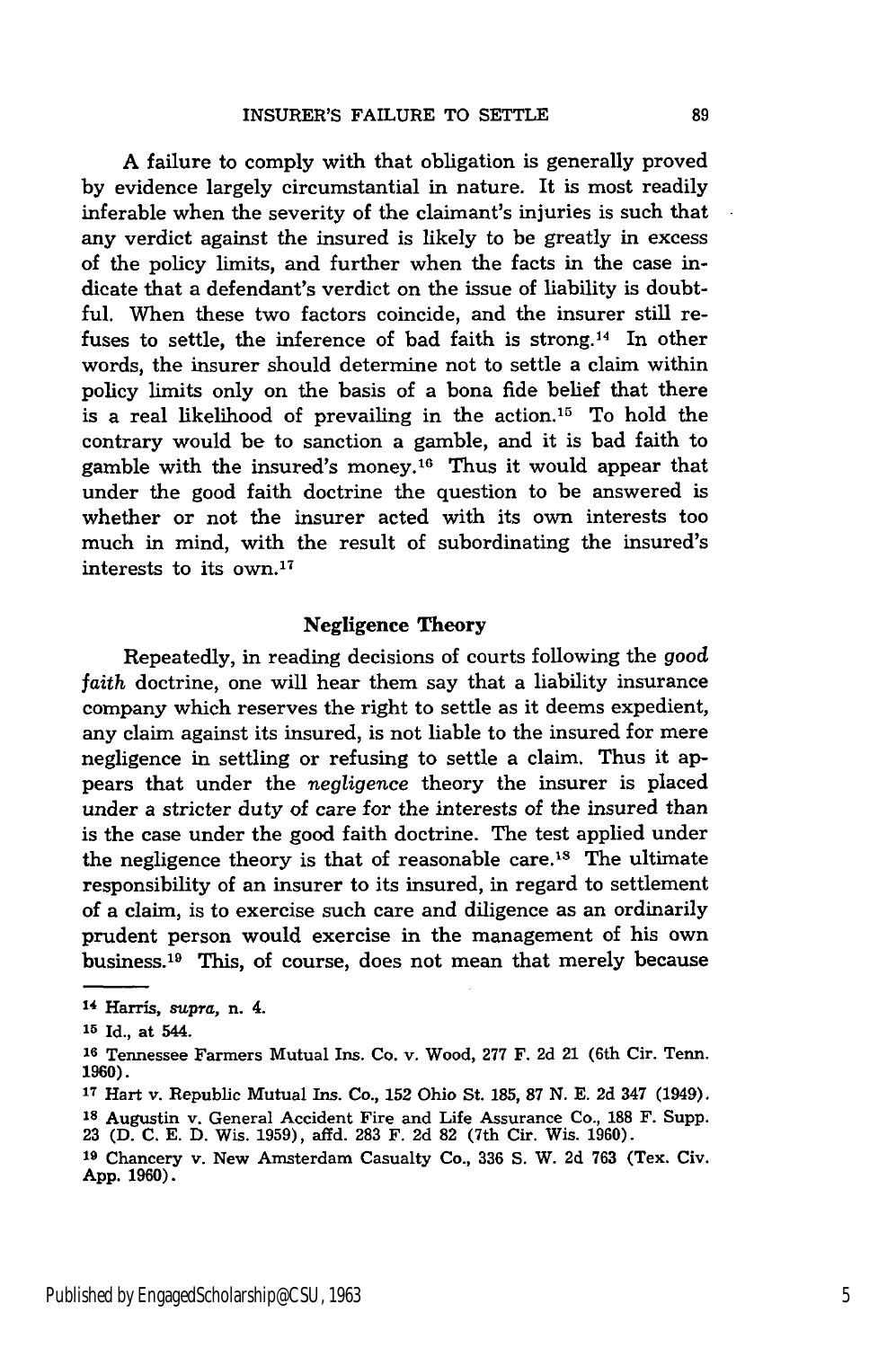the decision of the insurer proved to be wrong that it will become liable.

In *Augustin v. General Accident,* the court, following the negligence theory, held the insurer liable because it appeared that it was negligent in the investigation of the claim, with the result that it was not in a position to make a fair appraisal of the value of the case.20 Under the good faith doctrine this negligence or error in judgment does not constitute fraud or bad faith.<sup>21</sup> Under the good faith doctrine the insured is charged with the duty of making a reasonable investigation. Negligence in not doing this is indicative of bad faith, but negligence alone is not sufficient to render the insurer liable.

#### Negligence and **or Bad Faith**

To me the more progressive view seems to be that which requires not only good faith but which also holds the insurer liable for negligence. This would seem to eliminate the possible assertion of due care where there was an exercise of bad faith in a state following the strict negligence theory, and the opposite claim of negligence but no bad faith in a state following only the good faith doctrine. In *Southern Farm Bureau v. C. H. Parker,* the court said: "It may be negligence to refuse to settle, even though the negligent person may be acting in good faith. One may in good faith make an honest mistake which hurts another and still be liable for negligence in making the mistake even though no harm was intended."<sup>22</sup> In *Lee v. Nationwide Mutual Insurance Co.,* the insurer was free from negligence but took the position that the offer was not technically suitable nor to its liking.23

Not only does double application of the doctrines close any possible technical loopholes but it forces the insurer to live up to the high standards which every insured reasonably expects when purchasing the policy. It narrows the grounds for grievances between the parties and stems the ever increasing demand for state control of insurance. Only those insurers who are considered to be undesirable in the industry itself would complain

**<sup>20</sup>**Augustin, *supra,* n. **18.**

**<sup>21</sup>**Davey, supra, n. 12.

**<sup>22</sup>**Radio Taxi Service Inc. v. Lincoln Mutual Ins. Co., **31 N. J. 299, 157 A. 2d 319 (1959).**

**<sup>23</sup>**Lee v. Nationwide Mutual Ins. Co., **286** F. **2d 295** (4th Cir. **Md. 1961).**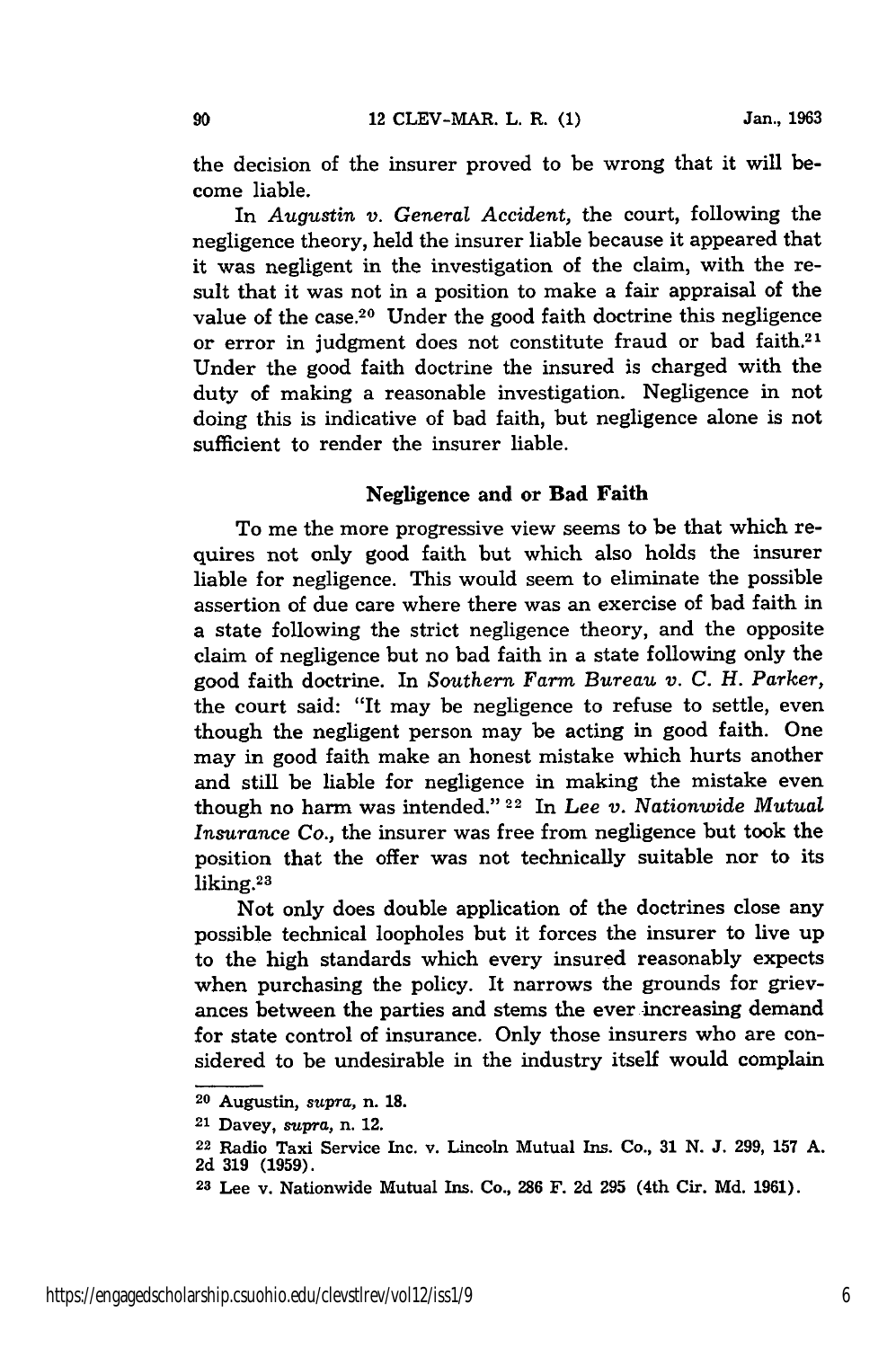of this dual application, for I believe that it is the policy of most insurers to go beyond the degree of care that is required of them under the two theories.

#### Must **be an Offer to Settle**

It appears settled that, as a prequisite to an action against the insurer, either an offer to settle within policy limits must have been made or that there was an indication of such willingness which the insurer declined to pursue.24 In *Moore v. Columbia,* a **1960** Illinois case, the court held: "Where there is no offer **by** the injured party to settle within limits there can be no cause of action for bad faith and or negligence." **25** And in *Bell v. Commercial Insurance Co.,* a Pennsylvania case, the court ruled that it would be error not to let the question of the insurer's liability go to the jury because there was only an *indication* that the claimant would settle within the policy limits which was not pursued by the insurer.<sup>26</sup>

This requirement does not take into consideration the cases where the insurer wrongfully refuses to defend, claiming a policy defense. In cases of that nature the courts have ruled that the insurer's wrongful refusal is a breach of the contract and that the insured is no longer obligated **by** the insuring agreement. The carrier loses its right to control the litigation and is liable for any reasonable settlement arrived at in good faith.27

#### **Insured's Duty to Pay Excess Judgment**

A minority of the courts take the attitude that the insured must prove either that he has paid the excess judgment or, at least, that his financial status is such that it is sure to be collected.<sup>28</sup> The theory of these cases seems to be that unless such

**<sup>25</sup>**174 F..Supp. **566 (D. C.** Ill. **1960).**

**<sup>24</sup>**Keeton, Liability Insurance and Responsibility for Settlement, **67** Harv. L. R. 1136<sup>'</sup> (1954)

**<sup>26</sup>***Supra,* n. **13.**

**<sup>27</sup>** Minn. Farm Bureau Service Co. v. American Casualty Co. of Reading, Penna., **167** F. Supp. **315 (D. C. D.** Minn. **1958);** Neighbours v. Harleysville Mutual Casualty Co., **169** F. Supp. **368 (D. C. D. Md. 1959);** Nixon v. Liberty Mutual Ins. Co., **255 N. C. 106,** 120 **S. E. 2d** 430 **(1961).**

**<sup>28</sup>**See Keeton article, *supra,* n. 24 at **1173-75;** State Automobile Mutual Ins. Co. of Columbus, Ohio v. York, 104 F. 2d 730 (4 Cir. N. C. 1939); Dun-<br>can v. Lumbermen's Mutual Cas. Co., 91 N. H. 349, 23 A. 2d 325 (1941);<br>Dumas v. Hartford Accident and Indemnity, 92 N. H. 140, 26 A. 2d 361 (1942); Lee, *supra,* **n. 23;** Southern Farm Bureau Casualty Ins. Co. v. Parker, 341 **S.** W. **2d 36** (Ark. **1960).**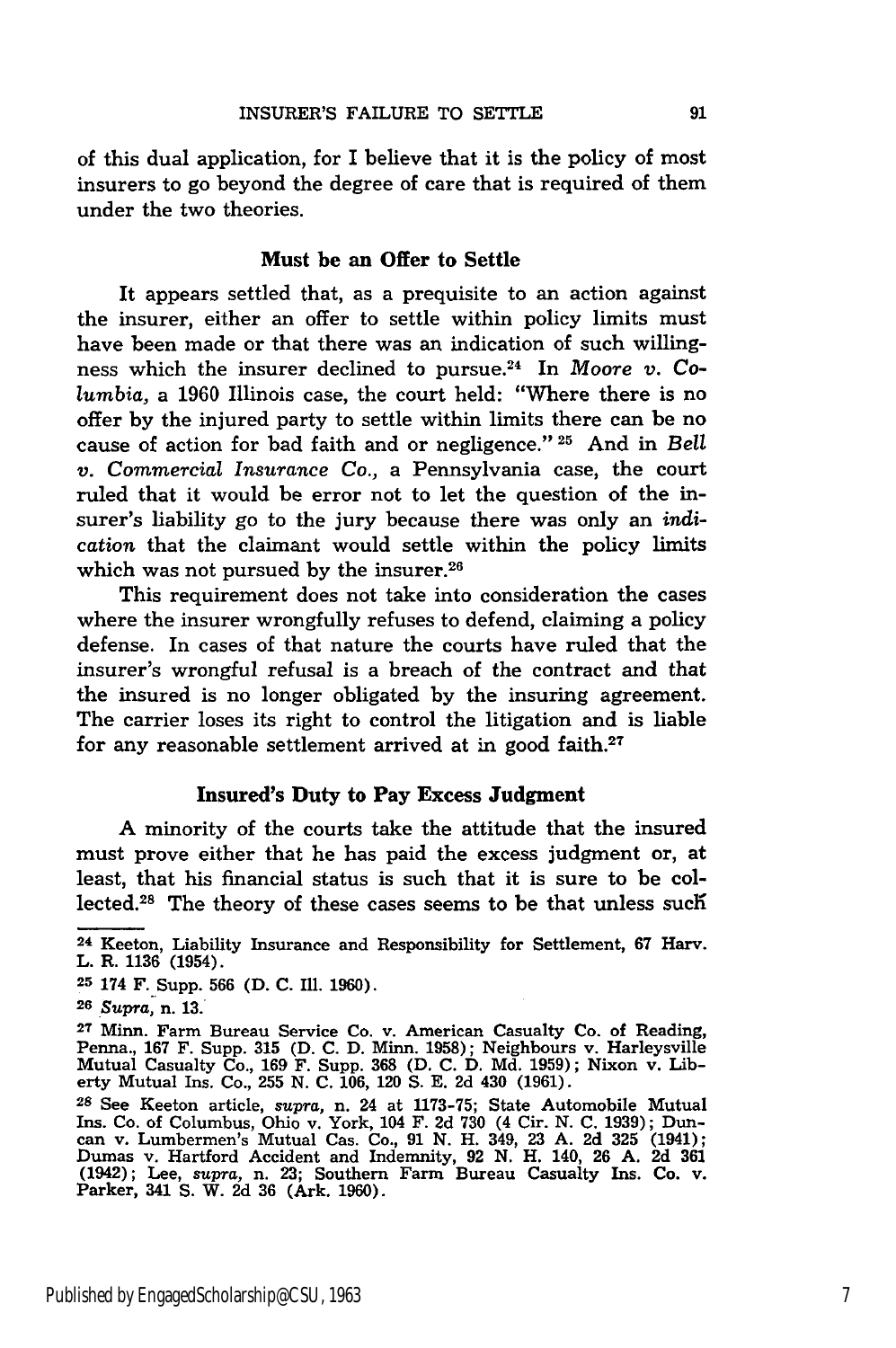proof is made there is no proof of pecuniary loss and therefore there can be no recovery. The majority view is just the opposite, holding that the excess judgment in itself is sufficient.<sup>29</sup>

While the minority view is logical in the abstract, it serves as a windfall to an insurer fortunate enough to have an insolvent as its insured. It would seem that in following the minority view the courts would be encouraging a breach of trust in those cases where the insured is insolvent, at least the insurer would be less responsive to its trust than in cases where the insured is able to discharge any judgment in excess of the policy limits which may be rendered against him.

#### **Who** May Maintain the Action Against the Insurer

The earlier liability insurance contracts were written in the form of indemnifying agreements, so that the insured had to satisfy the judgment himself before he could be reimbursed under the policy.<sup>30</sup> Today, policies make a provision to do away with this requirement: "any person or organization or the legal representative thereof who has secured such judgment or written agreement shall thereafter be entitled to recover under this policy to the extent of the policy limits." **31** However, it will be noted that this provision allows the claimant himself or the personal representative and the trustee in bankruptcy to bring an action on the policy, but only to the extent of the policy limits. What of actions for excess judgments? It is universally agreed that the claimant is not subrogated to the right of the insured because of the judgment and cannot bring an action under the policy for the excess judgment.32 However, it is agreed that the trustee in bankruptcy can bring the action against the insurer in the insured's name.<sup>33</sup> Most states, like Ohio, have a survival

**<sup>29</sup>**See Keeton article, *supra,* n. 24, at 1173-75; Southern Fire and Casualty Co. v. Norrie, 35 Tenn. App. 657, **250** S. W. 2d 785 (1952); Schwartz v. Norwich Union Indemnity Co., 212 Wis. 593, 250 N. W. 446 (1933); Universal Automobile Ins. Co. v. Culberson, 54 S. W. 2d 1061 (Tex. Civ. App. 1932); Alabama Farm Bureau v. Mutual Casualty Ins. Co. v. Dalrymple, 270 Ala. 119, 116 So. 2d 924 (1960); Harris, supra, n. 4; Neighbours, supra, n.

**<sup>30</sup>**Aetna Casualty and Surety Co. v. Starrett, 102 Ga. App. 278, **115** S. **E.** 2d 641 (1960).

**<sup>31</sup>***Supra,* n. 1.

**<sup>32</sup>** 40 A. L. R. 2d **168;** Canal Ins. Co. of Greenville v. Sturgis, 140 So. 2d 469 (Fla. 1960); Chittick v. State Farm Mutual Auto Ins. Co., **170** F. Supp. 276 (D. **C.** D. Del. 1958).

**<sup>33</sup>**Byrnes v. Phoenix Assurance Co. of **N.** Y., **178** F. Supp. **488** (D. **C.** Wis. 1960); 40 A. L. R. 2d 168.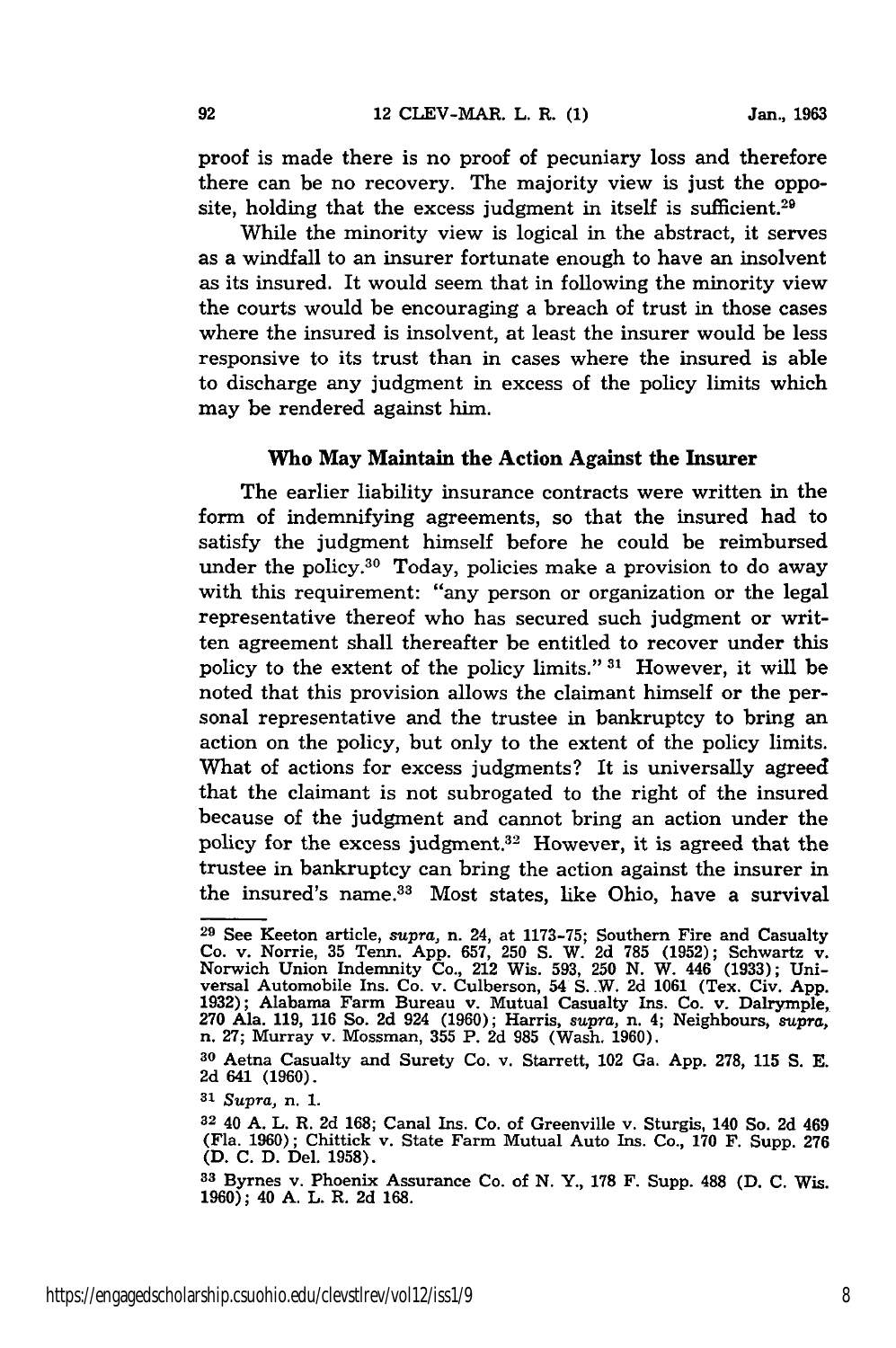statute that allows the personal representative to maintain the action against the insured.<sup>34</sup>

#### Ohio Decisions

An important case reported by the Ohio Supreme Court involving a suit for excess judgment is the case of *Hart v. Republic Mutual Insurance Co.,* decided on July 20th, 1949.35 In this case the trial court charged the jury on both theories, negligence or bad faith. From a verdict for the insured the trial court granted judgment for the insurer notwithstanding the verdict. The judgment was affirmed by the Court of Appeals, but the Supreme Court remanded the case for retrial, pointing out that the trial court erred in giving instructions on both theories. The court said:

**...** A liability insurance company which reserves the right to settle, as it deems expedient, any claim against its insured is not liable to the insured for negligence in settling or refusing to settle a claim. But such company is liable to respond in damages to its insured if it fails to act in good *faith* with respect to the settlement of such a claim.

In the *Hart* case the claimant sustained serious injuries and the liability was questionable. The insurer refused to accept an offer to settle within policy limits even though it was obvious that a verdict for the claimant would surely be in excess of the policy limits. The cumulative effect of these and other circumstances narrated in the record was such as to preclude a holding that there was no evidence tending to show a lack of good faith on the part of the insurer. Thus it would appear that the good faith doctrine is to be applied in Ohio. The *Hart* case serves as a guide to show what facts are necessary to constitute a cause of action.

#### Conclusion

It would appear that there are four necessary elements to plead and prove in order to make out a proper cause of action for the insurer's failure to settle within the limits of the policy:

1. That the claim of the injured party against the insured arose out of an accident covered by the policy and that it could have been settled within the limits of the policy.

**<sup>34</sup>**Lee, *supra,* n. **23.**

**<sup>35</sup>**Hart v. Republic Mutual Ins. Co., 152 Ohio St. 185, 187 N. E. 2d 80 (1949).